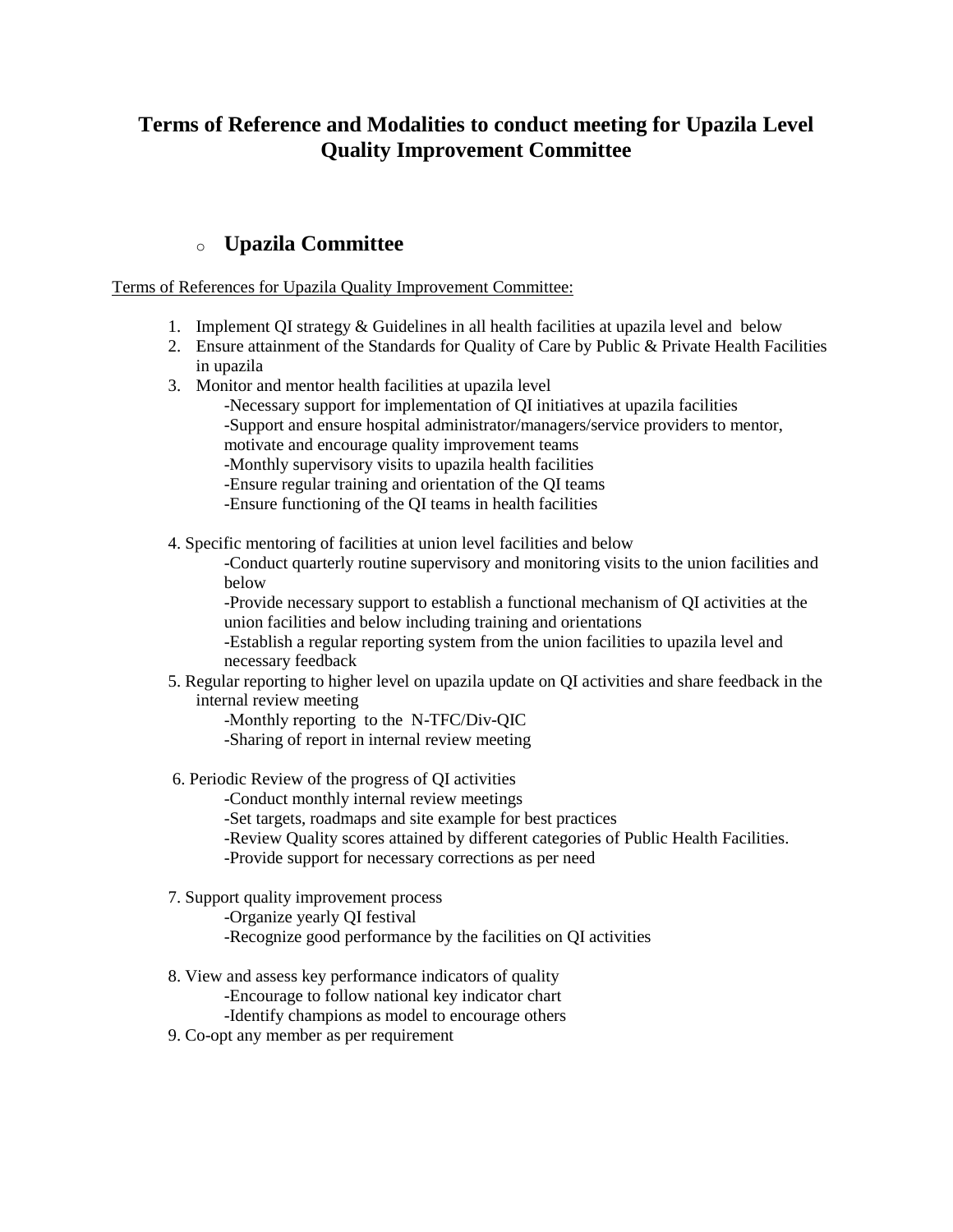#### Modalities to conduct internal review meeting for Upazila Quality Improvement Committee:

- a. The Upazila Quality Improvement Committee will meet once in a month.
- b. The Member Secretary will issue meeting notice at least seven working days before the scheduled date of the meeting with the approval of the Chairperson.
- c. While every attempt should be made to ensure that the Chairperson is able to attend the meeting, however, in the absence of the Chair, the Member Secretary shall convene the meeting. Under such circumstances, the minutes of the meeting should be sent to the Chairperson for information and ratification
- d. Member Secretary will ensure the preparation of agenda notes, and action taken reports, which will be circulated in advance to all committee members preceding the DQIC meetings.
- e. An attendance by at least one third of the Committee members will constitute the quorum required for a valid meeting.
- f. Member Secretary will ensure follow-up actions with responsibilities and timelines for the same.

# o **[Upazila Health Complex QIC](http://qis.gov.bd/pdf/upazilahealth.pdf)**

#### Terms of References for Upazila Health Complex Quality Improvement Committee:

- 1. Ensure adherence to the clinical protocols & quality standards:
	- Through regular internal assessments, audits, reviews etc the hospital QI committee members should ensure that the protocols, guideline  $\&$  standards set for a district hospital are being met. Corrective action plans should be initiated for identified gaps.
- 2. Regular monthly reporting to the N-TFC/D-QIC and sharing of feedback of report in internal review meeting
- 3. Ensure implementation of QI strategy & guidelines at UHC to attain quality of care
- 4. Conduct formal training for the staff of facilities with support from the district committees/divisional committees
- 5. Monitoring and mentoring QI teams
	- Regular inspection, review of QI activities and planning for continuous improvement
	- Provide support for activities of quality improvement teams
	- Ensure regular training and orientation of the QI teams
- 6. Ensure interdepartmental coordination through liaison with various departments within the facility for effective implementation of QI activities.
- 7. Periodic Review of the progress of QI activities
	- Conduct monthly internal review meetings.
	- Participate in divisional co-ordination meeting at quarterly interval
	- Conduct quarterly review meetings.
	- Set targets, roadmaps and site example for best practices
	- Review Quality scores attained by teams
	- Provide support for necessary corrections as per need
- 8. Support quality improvement process:
	- Organize yearly QI festival
	- Recognize good performance by the facilities on OI activities